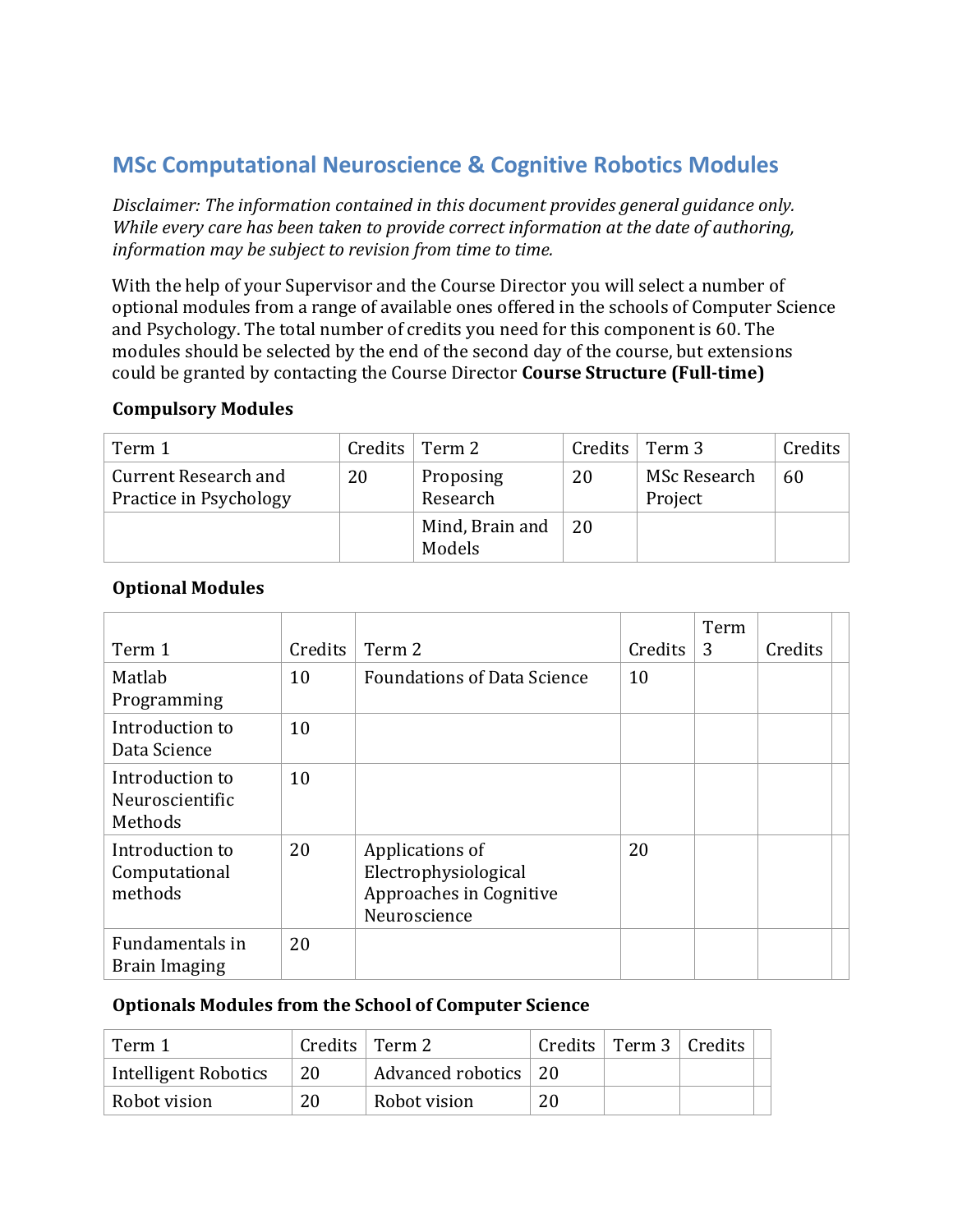| Software workshop $1 \mid 20$ |  |  |  |
|-------------------------------|--|--|--|
| Neural Computation 20         |  |  |  |

**NOTE** - This is a tentative lists of modules open to CNCR students from Computer Science, an up to date list will provided during welcome week.

- **Credits** CNCR students take a minimum of 40 credits in semester 1 and 40 credits in semester 2. A normal load is 60 credits in each semester. Students can choose to put more credits in one term than the other, but should recognize that they will have to manage the increased load. An unbalanced load is not a legitimate reason for asking for extenuating circumstances.
- Typically, part-time students take the some taught modules in Year 1, and complete Proposing Research in Psychology in the summer of Year 1 and MSc Research Project in Year 2. There are some restrictions to how the modules are organised (e.g., Proposing Research must be studied before or at the same time as the MSc Research Project). At the beginning of the academic year, part-time students meet with their Course Director to discuss their study plan.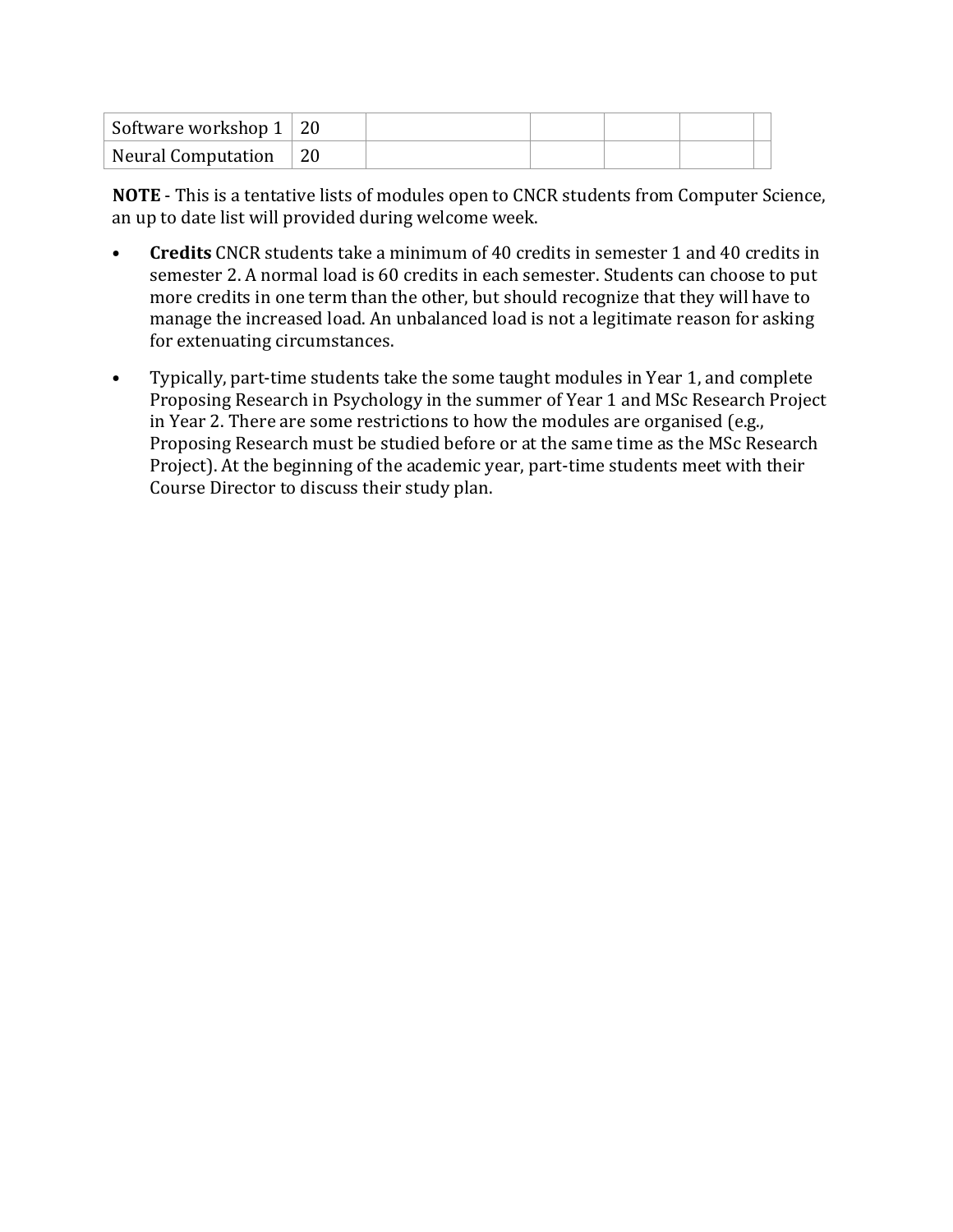| Module title:                     | <b>Current Research &amp; Practice</b>                                                                      |
|-----------------------------------|-------------------------------------------------------------------------------------------------------------|
| Module code:                      | 03 30 807                                                                                                   |
| Module Lead:                      | Dr Robin Thompson                                                                                           |
| Term:                             | 1                                                                                                           |
| Credit value:                     | 20                                                                                                          |
| Delivery method:                  | Lectures, seminars, practical classes, project supervision, and<br>computer-based exercises                 |
| Assessment method:                | 2000-word research report<br>$\bullet$<br>online assessment of key skills<br>$\bullet$<br>seminar summaries |
| Marks required to pass<br>module: | 50%                                                                                                         |

Aims and learning objectives of this module: This module will cover how to systematically approach conducting research. Topics will include methods and analysis techniques; reporting research effectively in writing; training in IT and administrative skills useful for research activities (e.g., file management); and key ethical, and legal issues in psychology and neuroscience research

**Learning outcomes:** By the end of the module, students should be able to: Design a research project(s) using methods relevant to specific research area(s); write a research report using professionally accepted formats; demonstrate a working knowledge of IT and administrative skills and ethical, issues when conducting psychology and neuroscience research

**Recommended reading list:** A reading list will be provided at the start of the module.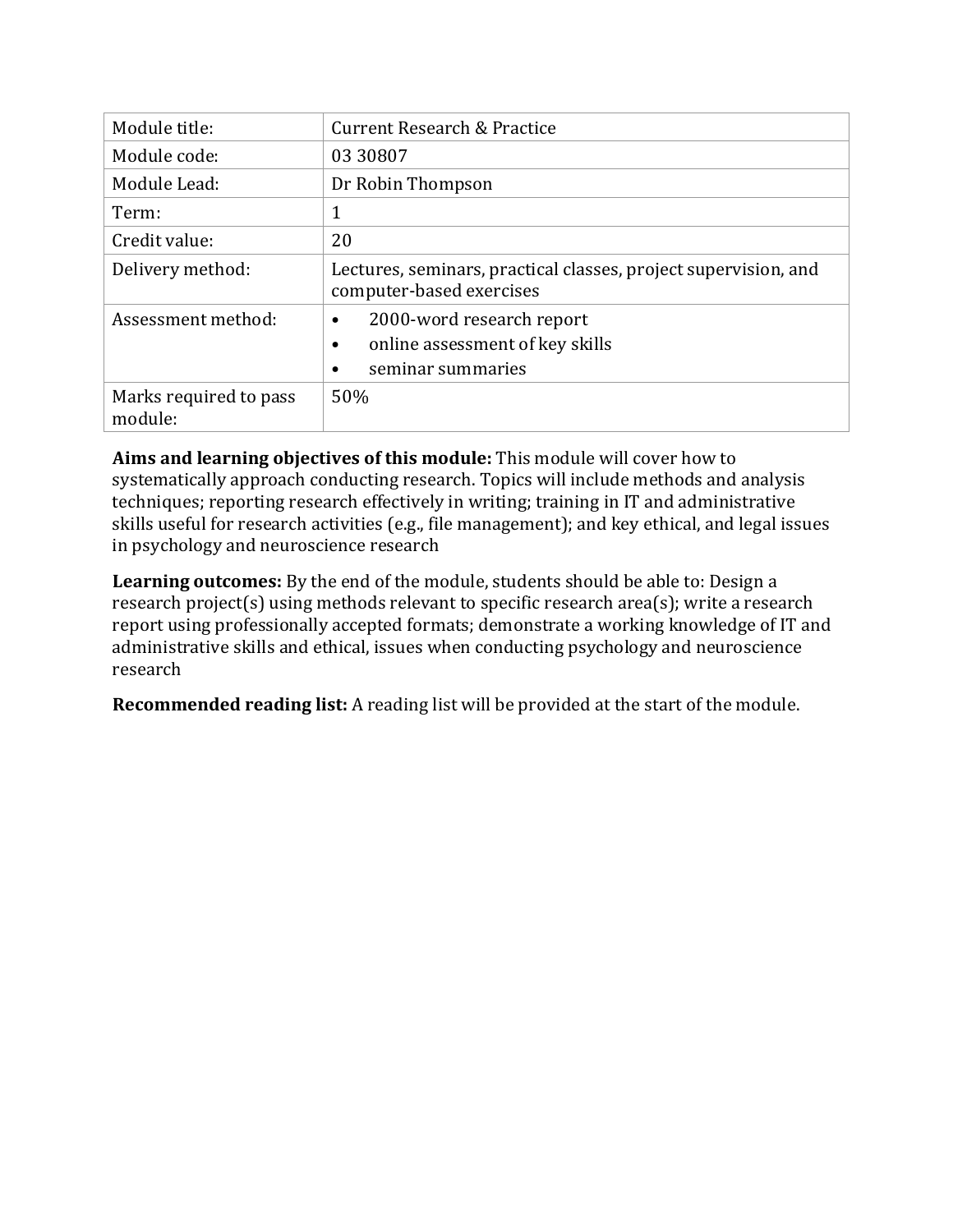| Module title:                     | Proposing Research in Psychology                                                                                                              |
|-----------------------------------|-----------------------------------------------------------------------------------------------------------------------------------------------|
| Module code:                      | 03 26539                                                                                                                                      |
| Module Lead:                      | Dr Pia Rotshtein                                                                                                                              |
| Term:                             |                                                                                                                                               |
| Credit value:                     | 20                                                                                                                                            |
| Delivery method:                  | Lectures and tutorials                                                                                                                        |
| Assessment<br>method:             | A written research proposal of 3000 words in two parts. Part 1<br>will be formative and Part 2 summative (contributes 100% to<br>module mark) |
| Marks required to<br>pass module: | 50%                                                                                                                                           |

**Aims and learning objectives of this module:** Lectures will provide an overview of the process of planning and proposing research projects (e.g., grant writing) and ways in which research can be reported (e.g., oral and poster presentations). Students will also develop relevant IT, administrative, and research skills. Students will work in small groups or oneto-one with a staff member to develop and write a research proposal. The proposal will typically involve pilot studies and require a lab placement with a staff member.

**Learning outcomes:** By the end of the module students should be able to:

- Write a research proposal;
- Demonstrate a working knowledge of the key skills and issues useful for research;
- Visually present research in a concise and clear manner, in the form of a professional conference-style poster presentation;
- Understand the methodologies and background knowledge relevant to specific research area.

**Recommended reading list:** For this module, there is no set reading list. Instead, students are advised to engage in general study of the key scientific thinking, writing, and presentation skills (see above), and to engage in critical reading of academic sources for the subject-specific content. Some academic sources will be recommended by the module lead.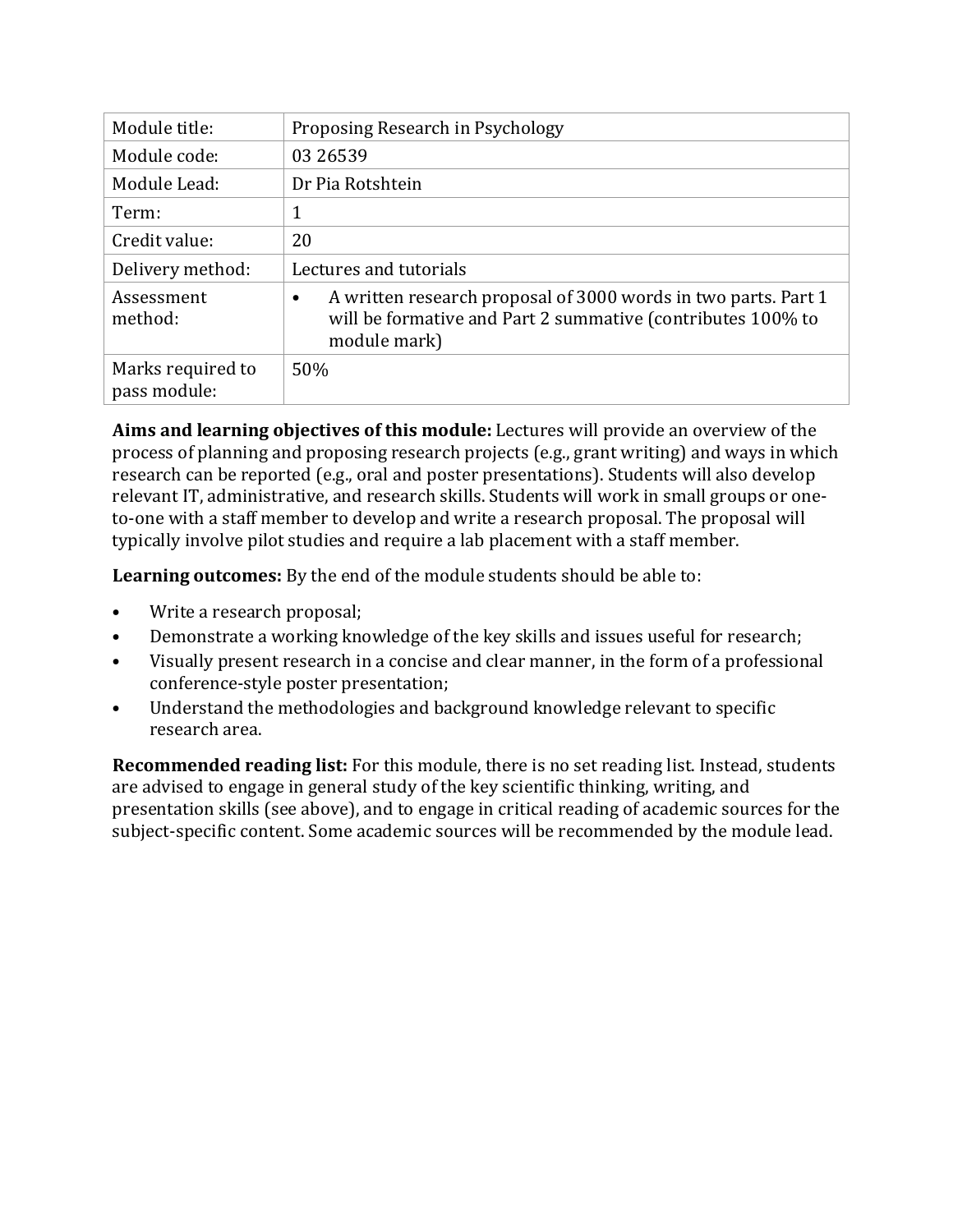| Module title:                     | Mind, Brain and Models                                                                                                                                       |
|-----------------------------------|--------------------------------------------------------------------------------------------------------------------------------------------------------------|
| Module code:                      | 03 24 299                                                                                                                                                    |
| Module Lead:                      | Dr Massimiliano Di Luca                                                                                                                                      |
| Term:                             | 2                                                                                                                                                            |
| Credit value:                     | 20                                                                                                                                                           |
| Delivery method:                  | Lectures, computer labs and tutorials                                                                                                                        |
| Assessment<br>method:             | Topical practical assignments (100%): students hand in weekly<br>$\bullet$<br>written exercises, e.g. lab reports, solutions of problems, or<br>minor essays |
| Marks required to<br>pass module: | 50%                                                                                                                                                          |

**Aims and learning objectives of this module:** Lectures will provide an overview of computational / mathematical modelling in neuroscience, psychophysics and psychology. Basic methods and common models will be covered, but CN-CR staff will also introduce students to their current research. Students will gain practical experience in computer labs and by working on exercises, which will be discussed in tutorials

**Learning outcomes:** By the end of the module students should be able to: understand basic methods and common approaches in computational/ mathematical modelling; use computers to implement and analyse models; demonstrate basic procedural programming skills e.g. in Matlab, Java or C, and evaluate models by comparing them to empirical data and observations.

**Recommended reading list:** Trappenberg T (2009) Fundamentals of Computational Neuroscience, Oxford University press (Introduction and Chapter 1)

Marr D (2010) Vision, MIT Press (chapter  $1 \& 2$ )

Kinll D Pouget A (2004) The Bayesian brain, Trends in neuroscience, 27 12, 712- Bolton W (2002) Control systems, Elsevier (chapter 1)

Ermentrout B, Terman D (2010) Foundations of mathematical neuroscience, Springer (chapters  $1, 2 \& 4$ )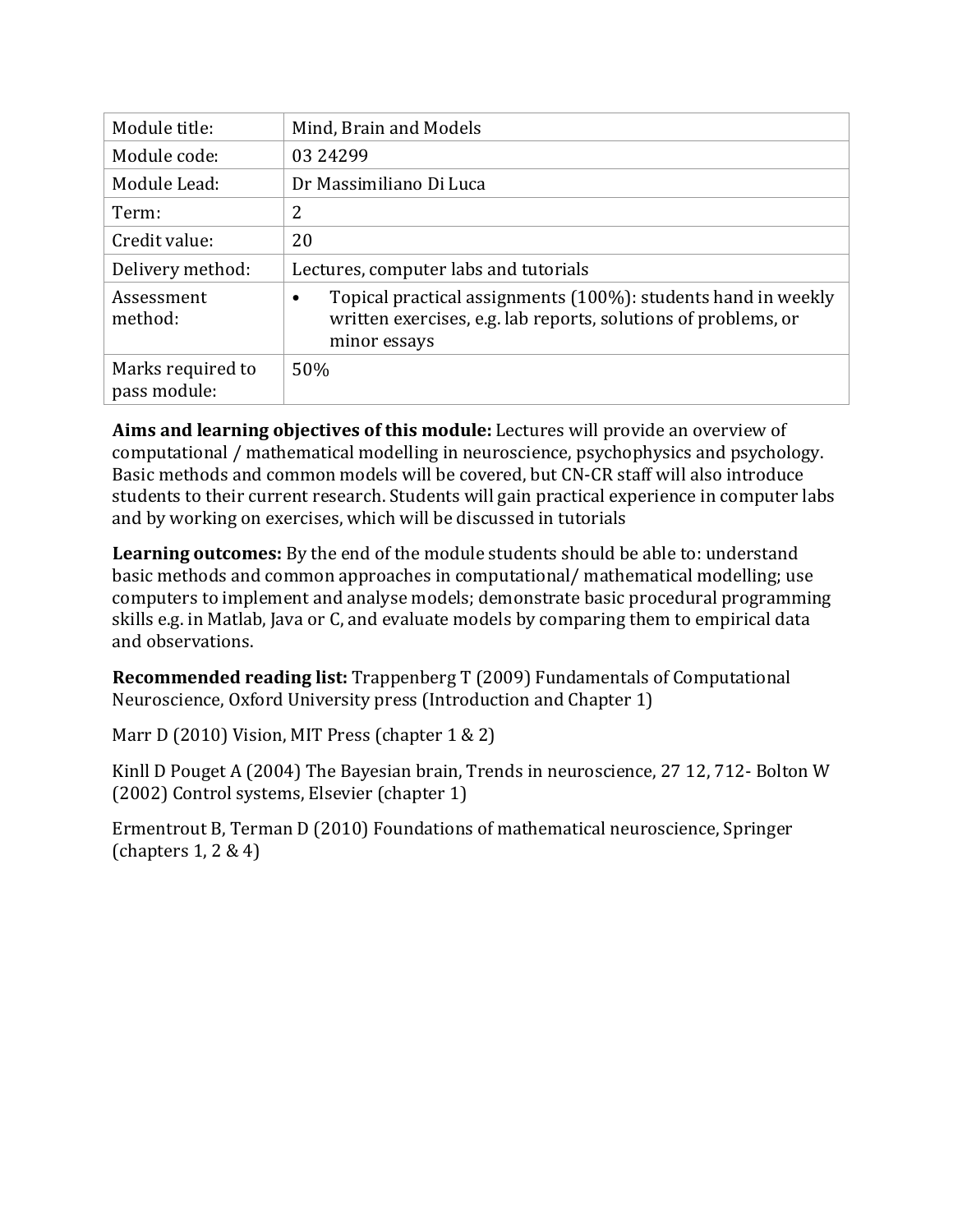| Module title:                  | <b>MSc Research Project</b>                       |
|--------------------------------|---------------------------------------------------|
| Module code:                   | 03 28503                                          |
| Module Lead:                   | Dr Pia Rotshtein                                  |
| Term:                          | 3                                                 |
| Credit value:                  | 60                                                |
| Delivery method:               | Student-centred research dissertation             |
| Assessment method:             | Written dissertation (6,000 words max) (80%)      |
|                                | Poster presentation, with oral walk-through (20%) |
| Marks required to pass module: | 50%                                               |

**Aims and learning objectives of this module:** Students will conduct a substantial empirical inquiry, with some aspect of originality, into a topic under supervision. Students will be assigned to a research supervisor, with whom the student will negotiate a contract setting out the project's aims, the relevant knowledge and skills, and milestones for conducting the research.

**Learning outcomes:** By the end of the module students should be able to: systematically conduct a substantial empirical inquiry using research methods and analysis techniques appropriate to the field of research and level of study; communicate effectively in writing, using professionally accepted protocols, to a standard that would be suitable for publication in a research journal; visually and orally present research in a concise and clear manner; develop a research project that entails some aspect of originality, and show independence in managing the research project.

**Recommended reading list:** Baumeister, R. F., & Leary, M. R. (1997). Writing narrative literature reviews. Review of General Psychology, 1, 311-320.

Beins, B. C., & Beins, A. M. (2008). Effective writing in psychology: Papers, posters, and presentations. Blackwell: Oxford.

Cooper, H., & Shoolbred, M. (2016). Where's your argument? Pocket study skills. Palgrave Macmillan.

Hartley, J. (2008). Academic writing and publishing: A practical handbook. Abingdon: Routledge.

Smyth, T. R. (2004). The principles of writing in psychology. Basingstoke: Palgrave Macmillan.

Wood, C., Giles, D., & Percy, C. (2012). Your psychology project handbook: Becoming a researcher (2nd ed.). Essex: Pearson Education Limited.

For this module, you will also be expected to engage in extensive, critical reading of the academic sources underpinning your research. Your research supervisors will provide you with some seed references to get you started.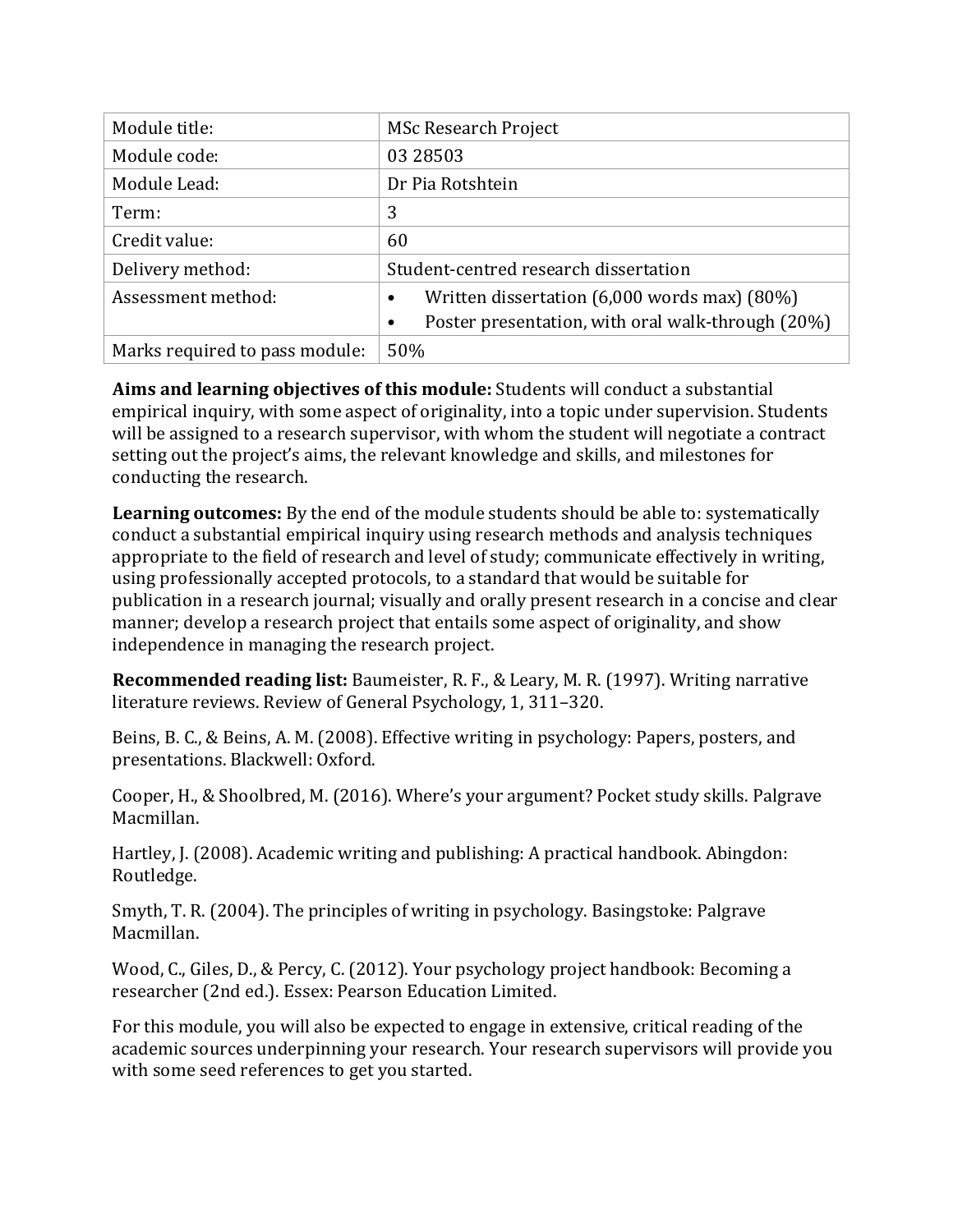| Module title:                  | <b>Matlab Programming</b>                        |
|--------------------------------|--------------------------------------------------|
| Module code:                   | 03 awaiting new code until then use 25124        |
| Module Lead:                   | Dr. Hyojin Park                                  |
| Term:                          | 1                                                |
| Credit value:                  | 10                                               |
| Delivery method:               | Lectures, workshops and computer-based exercises |
| Assessment method:             | Programming project (100%)<br>٠                  |
| Marks required to pass module: | 50%                                              |

Aims and learning objectives of this module: The module will introduce students to the MatLab programming environment so that they can make scripts to run experiments, create stimuli, explore datasets, and perform statistical analyses. The module will cover:

- 1. What is Matlab and why it is useful.
- 2. Interacting with Matlab IDE (Integrated Development Environment).
- 3. Matlab concepts (commands, data structures including vectors and matrices).
- 4. Matlab programming techniques (flow control, functions, graphics).
- 5. Students will complete a structured programming exercise.

**Learning outcomes:** By the end of the module students will be able to demonstrate a knowledge of Matlab, including:

- Build and use functions to manipulate and display data
- Explain and describe the workspace, variables, mathematical operations, graphs.
- Explain flow control (e.g., for loops, if statements) functions.
- Describe advanced variables, advanced flow control, file operations.
- Explain histograms, boxplots, and statistical measures for data analysis.

**Recommended reading list:** A reading list will be available at beginning of module.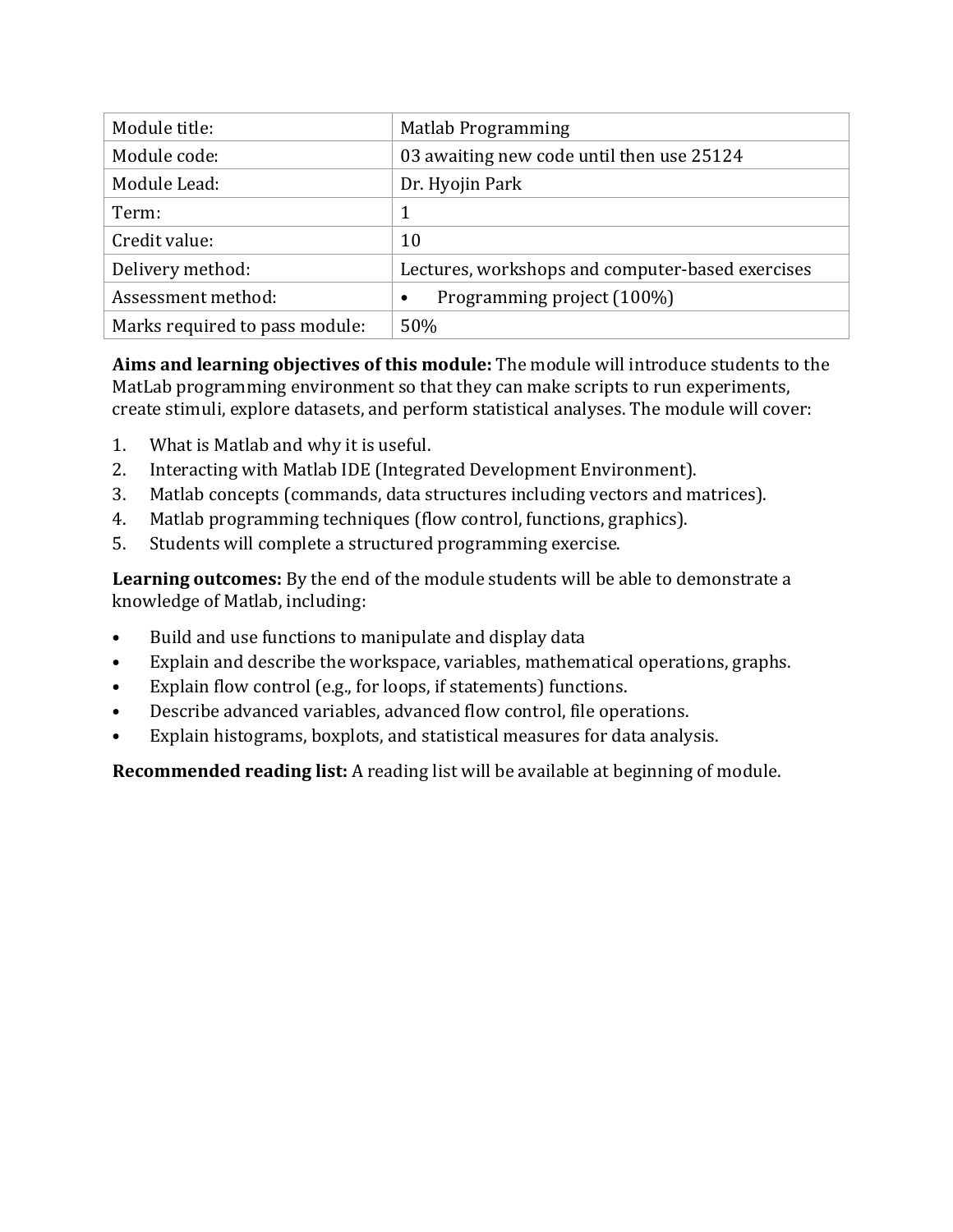| Module title:                     | Introduction to Data Science                                                                                      |
|-----------------------------------|-------------------------------------------------------------------------------------------------------------------|
| Module code:                      | 36255                                                                                                             |
| Module Lead:                      | Dr Matthew Brett                                                                                                  |
| Term:                             | 1                                                                                                                 |
| Credit value:                     | 10                                                                                                                |
| Delivery method:                  | Lectures and workshops                                                                                            |
| Assessment method:                | 2 X 10% Coursework assignments<br>$\bullet$<br>1 X 80% structured programming analysis<br>$\bullet$<br>assignment |
| Marks required to pass<br>module: | 50%                                                                                                               |

Aims and learning objectives of this module: The module will provide an introduction to the use of programming in data analysis. Topics covered will include: what exactly is programming, and why it is so useful; interacting with a programming language and command line environment; basic programming concepts (commands, data structures including vectors and matrices, calculations, programming); Programming techniques (flow control, modules, functions and  $\ldots$  files, file input/output, graphics), and finally, students will complete a structured programming exercise, aimed at producing a program to perform a simple analysis. This will form the basis of the course assessment.

**Learning outcomes:** By the end of the module the student should be able to: demonstrate a working knowledge of a computer language program, including the ability to build and use simple functions to manipulate and display data.

# **Recommended reading list:**

A reading list will be available at beginning of module.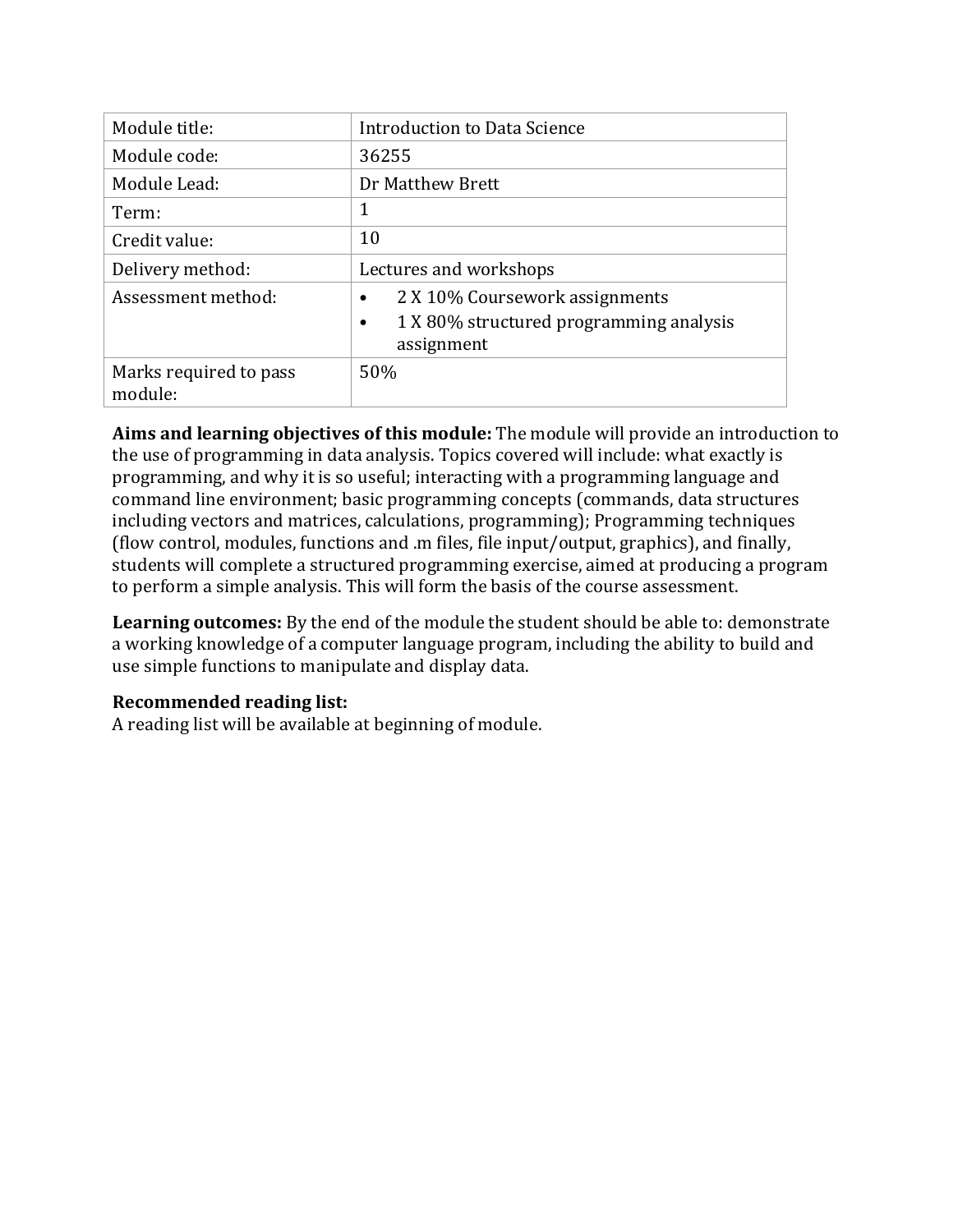| Module title:                  | <b>Foundations of Data Science</b>             |
|--------------------------------|------------------------------------------------|
| Module code:                   | 34417                                          |
| Module Lead:                   | <b>Matthew Brett</b>                           |
| Term:                          | 2                                              |
| Credit value:                  | 10                                             |
| Delivery method:               | Lectures and practical workshops               |
| Assessment method:             | 4 X 10% coursework assignments<br>$\bullet$    |
|                                | 1 X 60% independent group project<br>$\bullet$ |
| Marks required to pass module: | 50%                                            |

**Aims and learning objectives of this module:** The module will provide a foundation in data science principles and techniques. Topics covered will include:

- 1. Numerical optimization
- 2. Regression for prediction and inference
- 3. Bootstrap methods.
- 4. Machine learning methods for prediction.
- 5. Bayesian inference.

Finally, students will complete an independent group data analysis project in which they find, load, clean, explore and analyse a data set of their choice, using inference or prediction methods as necessary. This will be the primary basis of the course assessment.

**Learning outcomes:** By the end of the module the student should be able to:

- Understand and apply optimization methods for prediction and inference in regression problems.
- Understand the principles of confidence intervals and apply Bayesian reasoning to their interpretation.
- Understand and apply bootstrap resampling for effect size estimation and inference.
- Understand and apply basic machine learning classification methods.

**Recommended reading list:** A reading list will be available at beginning of module.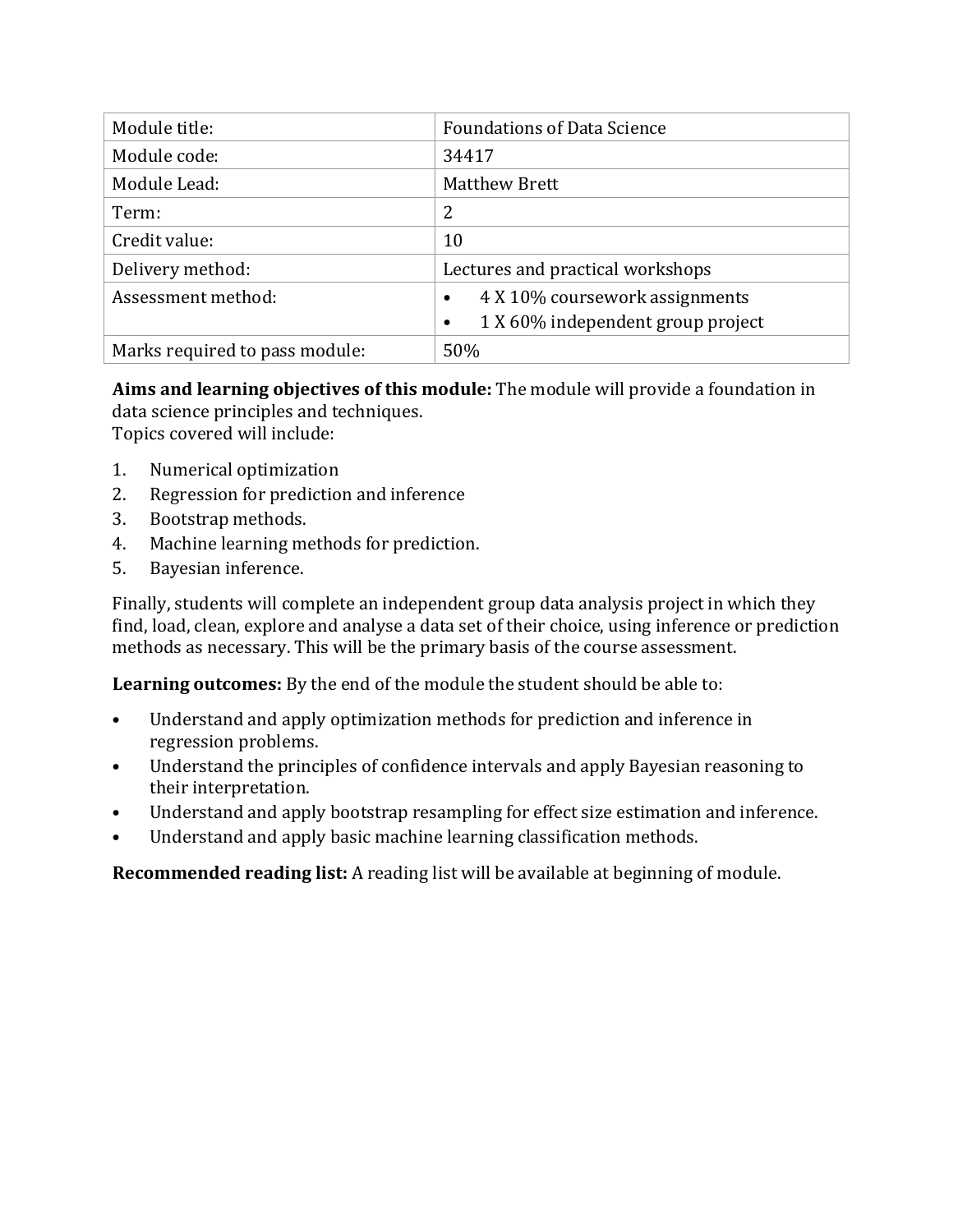| Module title:                  | Introduction to Neuroscientific Methods                  |
|--------------------------------|----------------------------------------------------------|
| Module code:                   | 03 30806                                                 |
| Module Lead:                   | Dr Wieske van Zoest                                      |
| Term:                          | 1                                                        |
| Credit value:                  | 10                                                       |
| Delivery method:               | Lectures, workshops, and computer-based exercises        |
| Assessment method:             | Time-limited assignment (120-minutes) (50%)<br>$\bullet$ |
|                                | Workshop-based exam (60-minutes) (50%)                   |
| Marks required to pass module: | 50%                                                      |

Aims and learning objectives of this module: This module will cover the main techniques of brain mapping used in cognitive neuroscience (e.g., MRI, fMRI, DTI, EEG, TMS, MEG). Topics will also include the physics of NMR and MRI, introduction to fMRI experimental design and analysis. Students will have computer based training in data analysis and seminar-based workshop sessions discussion imaging methods

Learning outcomes: By the end of the module the student should be able to: demonstrate a broad knowledge of the main methods used for mapping brain functions in cognitive neuroscience; show an appreciation of the design and analysis of fMRI experiments; and, understand the methods used in published imaging papers, and be able to design simple imaging experiments

**Recommended reading list:** A reading list will be provided at the start of the module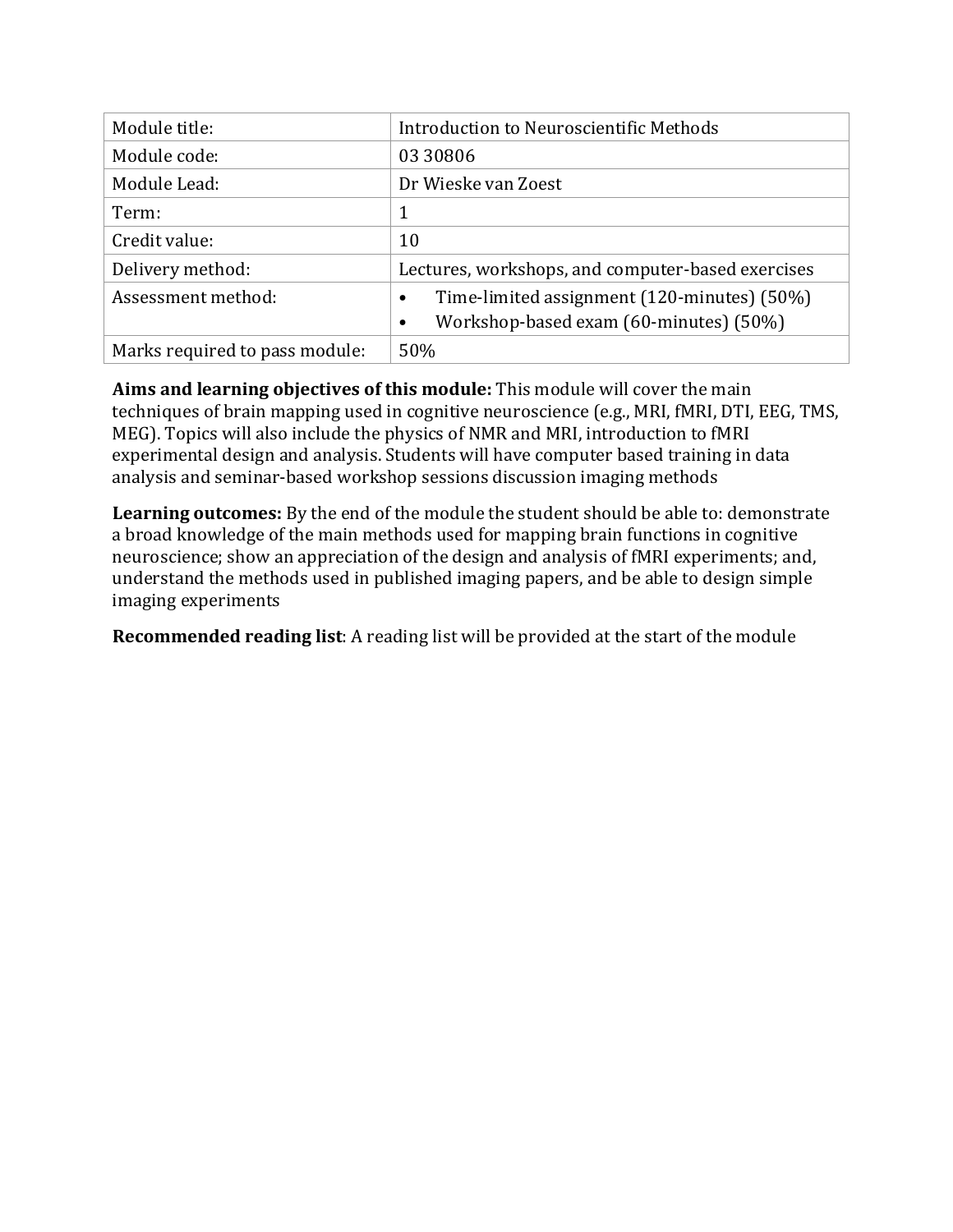| Module title:                     | Introduction to Computational Methods                                                                                |  |
|-----------------------------------|----------------------------------------------------------------------------------------------------------------------|--|
| Module code:                      | 03 25124                                                                                                             |  |
| Module Lead:                      | Dr Dietmar Heinke                                                                                                    |  |
| Term:                             | 1                                                                                                                    |  |
| Credit value:                     | 20                                                                                                                   |  |
| Delivery method:                  | Lectures, computer labs and tutorials                                                                                |  |
| Assessment method:                | Topical practical assignments: e.g., lab reports, solutions of<br>$\bullet$<br>problems, or minor essays during term |  |
|                                   | Larger final assessment demonstrating ability to use<br>$\bullet$<br>computational solution to a problem             |  |
| Marks required to pass<br>module: | 50%                                                                                                                  |  |

Aims and learning objectives of this module: This module introduces fundamental mathematical tools and methods relevant to research in model-based psychology, psychophysics, computational neuroscience and cognitive robotics. It will provide students with the practical ability to do modelling and interdisciplinary research through computerlabs and exercises.

Learning outcomes: On successful completion of this module, the student should be able to: recognise the appropriate methods to address basic computational problems; demonstrate the ability to formulate a solution strategy for basic computational problems; solve simple problems without the aid of a computer, and use computers (i.e., programming in appropriate language) for more complex mathematical analyses.

# **Recommended reading list:** https://www.mathsisfun.com/

 $X$ in-She Yang (2017) Engineering Mathematics with Examples and Applications Farell & Lewandowsky (2018) Computational modelling of cognition and behaviour Bronson, Costa, & Saccoman (2014) Linear Algebra: Algorithms, Applications, and Techniques

Field (2005) Discovering Statistics Using SPSS.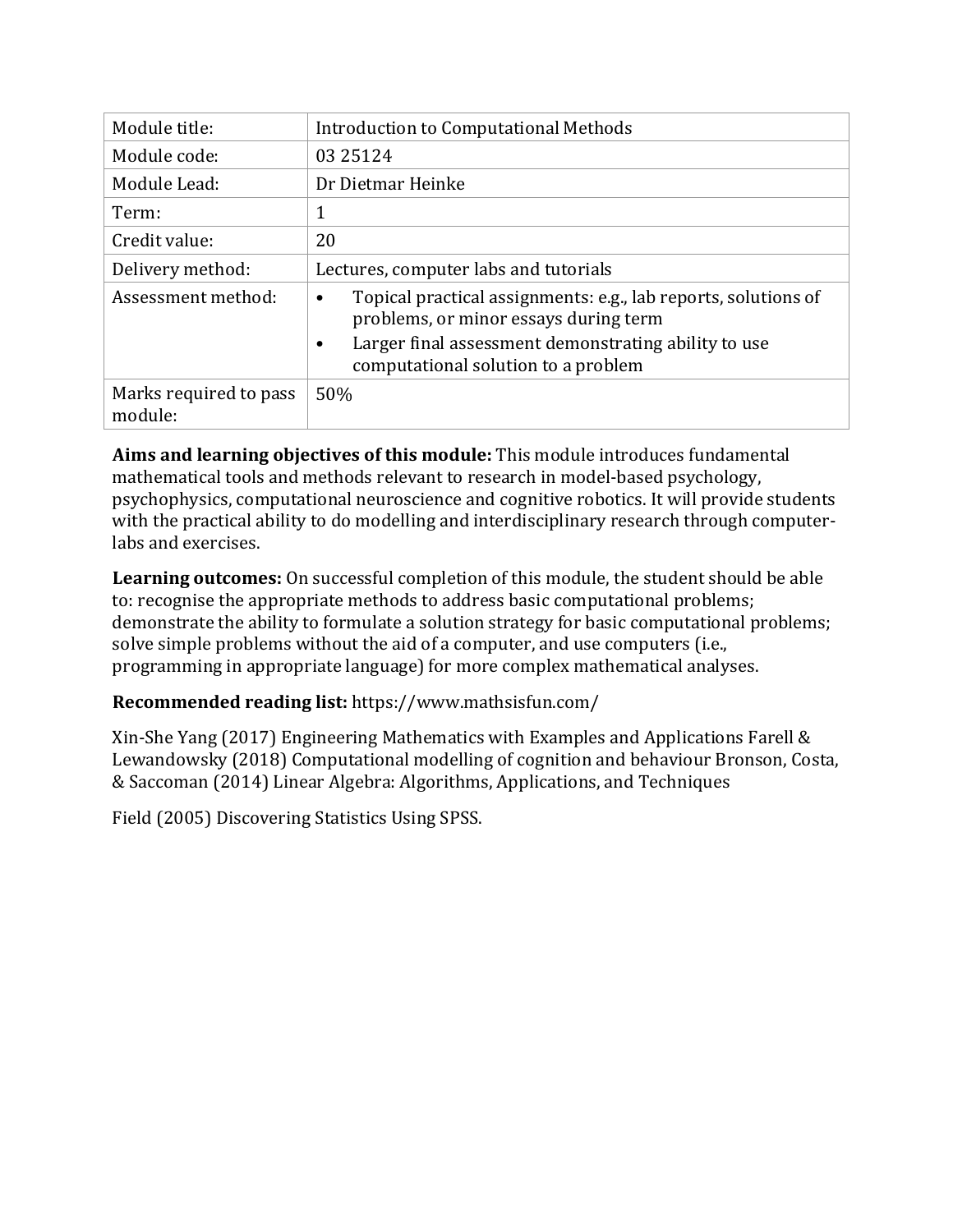| Module title:                     | Application of Electrophysiological Approaches in<br><b>Cognitive Neuroscience</b> |  |
|-----------------------------------|------------------------------------------------------------------------------------|--|
| Module code:                      | 03 30125                                                                           |  |
| Module Lead:                      | Professor Ole Jensen                                                               |  |
| Term:                             | 2                                                                                  |  |
| Credit value:                     | 20                                                                                 |  |
| Delivery method:                  | Lectures, workshops and computer-based exercises                                   |  |
| Assessment method:                | 30% coursework<br>$\bullet$                                                        |  |
|                                   | 70% exam<br>٠                                                                      |  |
| Marks required to pass<br>module: | 50%                                                                                |  |

**Aims and learning objectives of this module:** Lectures will cover the main techniques of human electrophysiological measures based on EEG/MEG and their application in cognitive neuroscience. Topics will include neurophysiology of human EEG/MEG data, introduction to experimental design and analysis (evoked responses, spectral analysis and source modeling). We will explain however these techniques are used to address mechanistic questions in cognitive neuroscience. Students will have computer-based exercises in Matlab involving analysis of EEG and MEG data. |

Learning outcomes: By the end of the module students should be able to: demonstrate a broad knowledge of the strengths and weaknesses of the use of electrophysiological methods for investigations in cognitive neuroscience; show an appreciation of the design and analysis of EEG/MEG experiments, and be able to design and analyse simple EEG/MEG experiments.

# **Recommended reading list:**

The course requires basic knowledge of Matlab